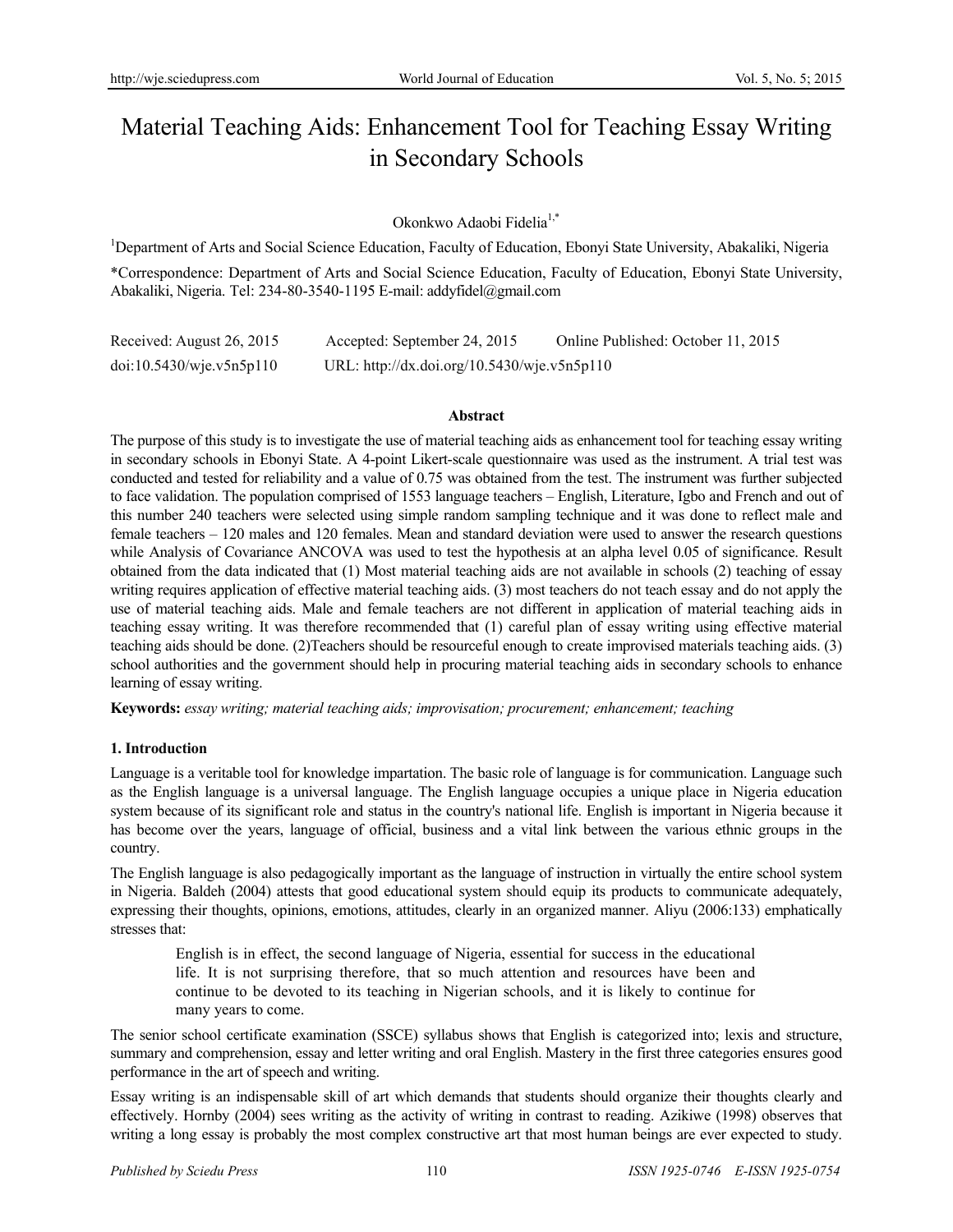Ghaith (2006) sees essay writing as a complex process that allows writers to explore thoughts and ideas and make them visible and concrete. Banjo and Bisong (2005) identify qualities of a good essay as grammatical accuracy, unity, topic sentence and coherence.

Essay writing according to Obah (2005), is a deliberate development in clear and well reasoned prose of one or more ideas through several paragraphs to achieve a desired effect upon a known audiences. The effect brings the reader's understanding to the writer's point of view. Also (Ogbu, 2009:87) further views essay writing as "an art of creativity and imaginatively putting down one's ideas, feeling and opinion in writing. There are different types of essay. Narrative essay is one that relates to series of events or telling a story which uses a device to explain an idea when anecdote is introduced. Descriptive essay is one that tells what something is like and the description may be either about a concrete object such as a scene or a person or about an abstract idea such as fear. Argumentative essay is one which devotes to arguing out an issue, ideally looking at both sides of the argument and coming to such rational and logical conclusion. While expository essay is one that deals with explanations or exposition essay is one that deals with explanation or exposition of information and ideal, it illustrates, defines, compares and explains by careful selection of relevant materials, orderly presentation and coherent argument (Chima, Nweke, Onwe and Ugwuagbo, 2005). Essay writing is an essential aspect of the English language as it makes a child to attain intellectual and emotional development. Through essay the child expresses his/her feeling, needs, knowledge and interest.

For students to make good grades in English it is expected that they should be grounded in the skill of writing. The Federal Republic of Nigeria (FRN) in the National Policy on Education (2004) states that English language is a core subject to study in Nigerian secondary schools and a medium for education in Nigeria. This cannot be achieved without effective writing and it forms a greater percentage of about 40% out of 100% allotted to the whole aspects of English. Poor performance in essay writing indicates poor performance in the English language.

Although essay writing is a principal tool that students employ in learning, communication and assessment, yet most students find it very difficult and this affects their overall performance in the English language. Students' incompetency in the skill of writing are manifested in their past essay writing for many years as they are inadequately exposed to the skill of writing, lack of peculiarities with the required formats, construction of loose sentences, transliteration from the mother tongue and abuse of the basic rules of grammar. It was further noted that students scored zero under mechanical accuracy aspect of the essay (West African Senior School Certificate Chief Examiners' report, 2009).

This demeaning performance of students may be as a result of poor teaching method most teachers adopt in teaching essay writing in schools. Most teachers do not seem to use material teaching aids. There is the view that sex makes a difference as conceived by Eze (2009) that girls develop better attitude to language and communication especially in essay writing than boys while Otagburuagu (2002) believes that what makes the difference in the academic achievement of people is that some individuals have exceptional verbal aptitude which makes it possible for them to begin to use a language and begin to use it within a short period of learning to interact in the appropriate situation. This maybe applicable in the way male and female teachers apply the use of material teaching aids in teaching essay writing.

Hence, the students find it difficult to form basic concepts, think, plan, and write coherently in English. The focal point of this paper is to view the importance of material teaching aids in essay writing.

# *1.1 Material Teaching Aids and Essay Writing*

Material teaching aids can refer to all forms of information carriers, which can be used to record, store, preserve, transmit or retrieve information for the purpose of teaching and learning. It can also be seen as all those instruments teachers use in the classroom for teaching (Azikiwe, 1998; Akinbola, 2009). Absence of material teaching aids in most schools constitute problem for effective teaching and learning in schools especially in essay writing. Chukwu (2007: 200) emphasizes the importance of instructional materials by stating that "the purpose or need of charts is to present visual ideas or concepts which are likely to be difficult to understand if presented in oral or written form". Through posters, students develop useful learning experiences, photograph, magazines, and pictures are useful instructional materials. Flat pictures with key notes motivate the study of new topics and it is used to communicate basic information and most importantly to evaluate students' achievement before or after instruction (Chukwu, 2007). Unfortunately, most material teaching aids are not available in schools. Most available textbooks are obsolete (Offorma, 2009). Ugwu in Okonkwo (2014) states that in Nigeria, teachers scarcely teach with materials due to various factors such as unavailability of teaching materials, poor teaching and training. They further maintain that well trained teacher should be able to design and produce materials that will meet the characteristics of the learners and relevant to the objective. Essay writing especially should be taught to students using relevant and effective instructional materials. For example textbooks which contain a particular or related essay topic can be assigned to students to read in advance. This can make students to have an idea of the contents of the essay topic. The teacher at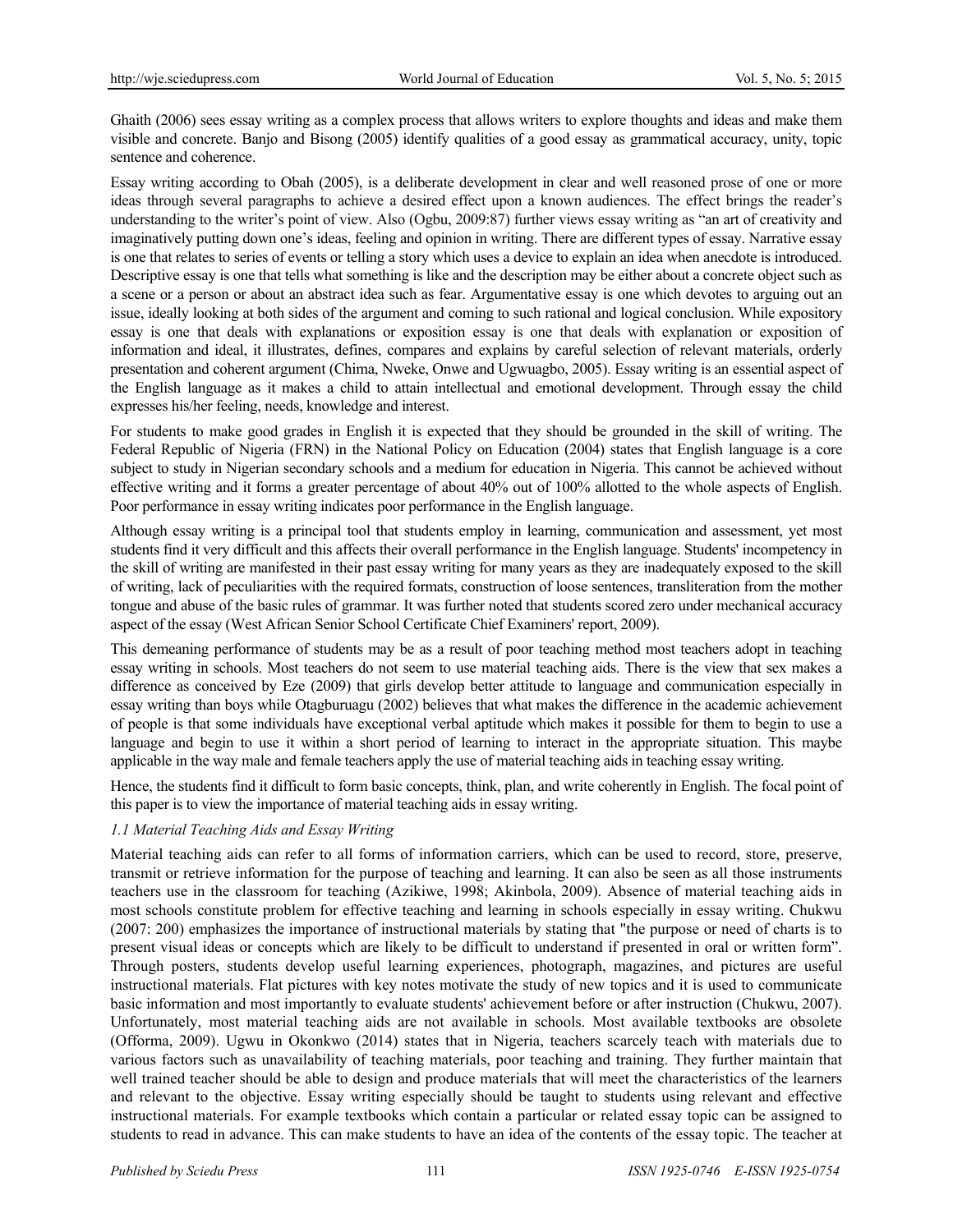the onset of teaching can help students to brainstorm on the point needed in writing the essay, he/she may have prepared material aids before hand by using for example; cardboard sheet to write out each point which the teacher had already converted to topic sentences. The teacher releases and shows each point to students and makes the students develop supporting details on each topic sentence. She could allow individual student to develop it as a topic sentence which forms paragraph. Each paragraph should be introduced and linked to the other paragraph using appropriate transitional words, such as, also, again, in addition, moreover, furthermore, etc. the teacher uses flash cards bearing different transitional words to emphasize the need and how it may be used to introduce each as a fresh point or idea. The teacher assigns the students to write on the topic of the essay, marks and can decide to read out the best essays produced by students in the class and points out why some of the essays are poorly written. The teacher can as well, use flannel board to indicate vital areas of the essay and uses colours to indicate them. Also, the essay can be read out, taped and played before the students while the teacher points out and emphasizes on the important parts of the essay.

Because of important nature of essay writing especially in the senior secondary schools, material teaching aids such as books, charts, print out materials are likely to enhance essay writing. Azikiwe (1998) notes that in the teaching profession, that textbooks are regarded as instructional aids which are sinequa- non in teaching and learning processes. Textbooks and other instructional materials such as news papers and magazines, journals and other publications help both the teacher and students to have better and quicker understanding on what they teach. Azikiwe (1998) further notes that material teaching aids generally are essential ingredients for teaching especially essay writing and they are powerful source of motivation. Instructional materials are classified into three categories: (i) graphic and non projected materials (ii) projected materials and (iii) audio materials and equipment. Brown (1998) explains visual instructional materials as: sight enhanced and oriented materials such as pictures, objects, specimen, textbooks, blackboards, bulletin boards and other printed and projected materials or any other visuals. Teachers must know the advantage and limitations of each type of instructional media and be disposed, like any craft man, to select from this whole array of tools and devices or combination of devices which best serve in mediating teaching purpose (Eje, 2000).

Students are exposed to reading through the use of library and this enhances their writing ability. Other teaching aids such as picture of a thing, a person or a place can increase descriptive ability of students. Essay writing requires planning which should involve selecting a topic, forming a point of view, searching for facts, selecting, organizing and analyzing the facts as well as drawing up an outline. The teacher needs to back up these pre-writing stages with adequate and effective instructional materials step by step as these give wider thought provoking ideas and concretize learning. When one has a point of view fixed in his mind, he may search for supporting facts from two sources – private source of one's direct experiences and the public source of books, magazines, articles and report; oral or written (Obah,2006). It is therefore necessary that the teacher acquires and handles the right teaching aids in such a way that it will facilitate effective learning of essay writing.

# *1.2 Research Questions*

The following research questions were formed to guide the study:

- 1. What are the material teaching aids that are available in teaching essay writing in schools?
- 2. How would effective application of material teaching aids in essay writing be?
- 3. How do teachers apply material teaching aids in essay writing in schools?

# *1.3 Hypothesis*

H01: There is no significant difference in male and female teachers' application of material teaching aids in teaching essay writing.

# **2. Methodology**

# *2.1 Design of the Study*

The researcher adopted descriptive survey design. Data were generated from questionnaire responses titled "material teaching aids and effective application questionnaire". The instrument was further subjected to reliability test using Crombach alpha method and a value of 0.75 was obtained as the reliability of the instrument and this warranted the use of the instrument. The questionnaire was divided into four sections and each section contained sub-title of the twenty- four questionnaire items which were generated based on a 4-point scale – strongly agree (4), agree (3), disagree (2), and strongly disagree (1). The respondents were asked to tick  $(\sqrt{)}$  on the appropriate option. The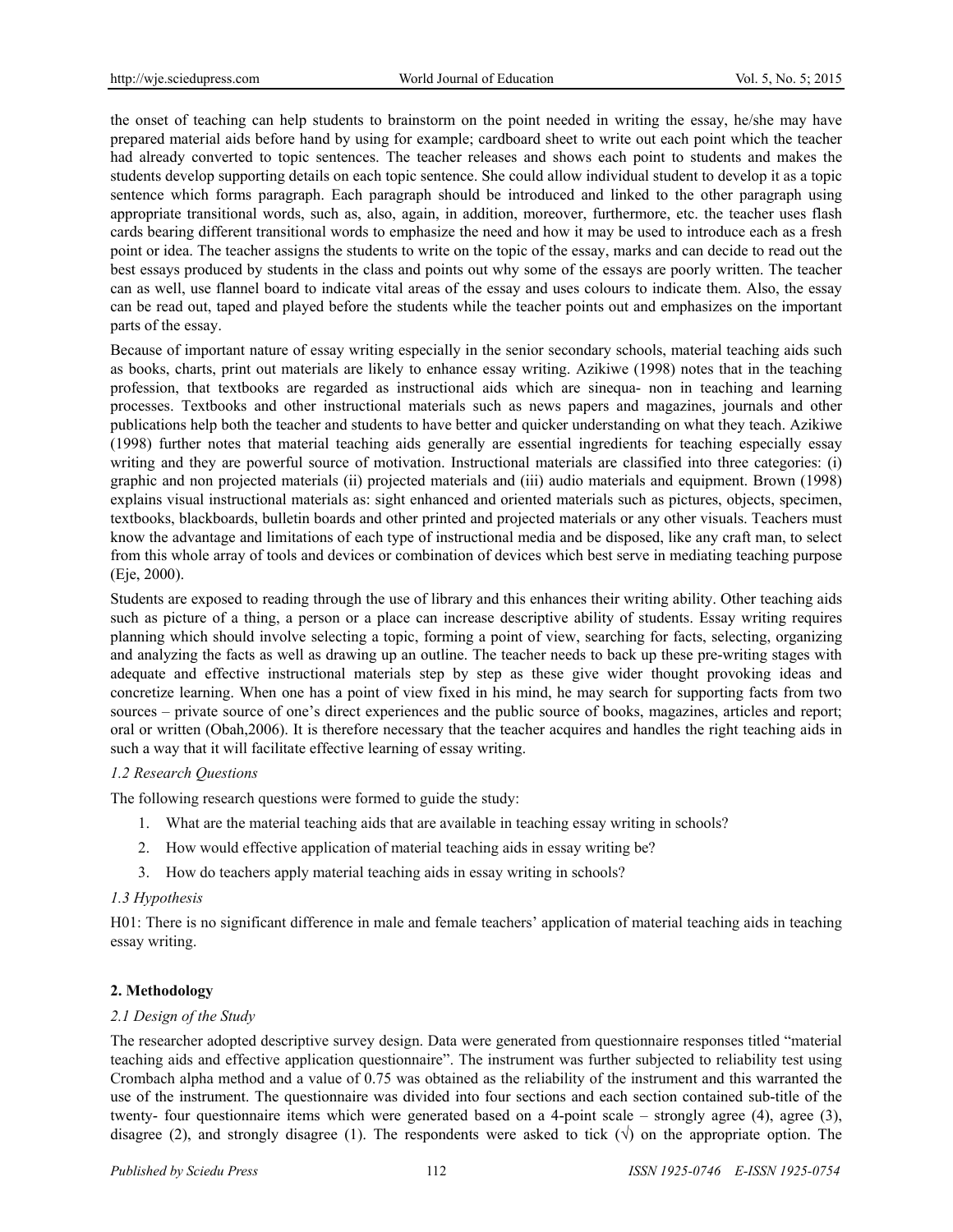instrument was subjected to face validation by experts in the field and a trial test was carried out. Based on the result, construct validation using factor analysis was carried out by experts and all the twenty-four items were isolated.

# *2.2 Area of the Study and Sampling Technique*

The areas covered were the three Education zones in Ebonyi State. These are Abakaliki, Onueke and Afikpo in Ebonyi State of Nigeria. The population comprised of 1553 English language teachers. Simple random sample technique was used to select teachers which reflected male and female teachers. A total of 240 teachers were selected, 120 males and 120 females in English language, literature, Igbo and French teachers.

# *2.3 Method of Data Collection*

240 questionnaire were taken to different schools and distributed to languages and literature teachers and on the spot distribution and collection were adopted to avoid mortality of the instrument and the instrument collected were used in the data analysis.

# *2.4 Method of Data Analysis*

Mean and standard deviation were used to answer the research questions. Decision rule was based on the result of 2.5 and above as being high and anything below that as being low. The hypothesis generated was tested using t-test to identify if a significant difference existed or not in the responses of male and female teachers' application of material teaching aids in teaching essay writing.

# **3. Results**

Data were presented based on the three research questions and a null hypothesis. Results were presented in accordance to the individual responses on the research questions and the hypothesis which guided this work. Serial number was assigned to each item and number of participants under  $A =$  Strongly Agree,  $B =$  Agree,  $C =$  Disagree and  $D =$  Strongly Disagree which accept or reject the item.

| S/N | Materials available in schools | SА | A  | D   | SD  | $\overline{\text{X}}$ | <b>SD</b> | Remark   |
|-----|--------------------------------|----|----|-----|-----|-----------------------|-----------|----------|
|     | Objects                        | 12 | 17 | 180 | 31  | 2.04                  | 0.66      | Rejected |
| 2   | Pictures of certain objects    | 9  | 6  | 45  | 170 | 1.32                  | 0.28      | Rejected |
| 3   | Computer                       | 21 | 23 | 90  | 106 | 1.83                  | 0.21      | Rejected |
| 4   | Different textbooks on essay   | 55 | 40 | 90  | 55  | 2.40                  | 0.30      | Rejected |
|     | Models                         | 2  | 10 | 121 | 107 | 1.62                  | 0.44      | Rejected |
| 6   | Projectors                     | 4  | 2  | 110 | 124 | 1.54                  | 0.42      | Rejected |
|     | Charts                         | 25 | 28 | 125 | 62  | 2.07                  | 0.35      | Rejected |
| 8   | Newspapers                     | 51 | 12 | 94  | 74  | 2.09                  | 0.35      | Rejected |
| 9   | Magazines                      | 24 | 28 | 104 | 84  | 1.97                  | 0.25      | Rejected |
| 10  | Maps & gazetteers              | 10 | 15 | 175 | 40  | 2.05                  | 0.63      | Rejected |
|     | <b>Grand Total</b>             |    |    |     |     | 1.89                  |           |          |

|  |  |  | Table 1. Teachers' Mean Rating on Material Teaching Aids Available in Teaching Essay Writing in Schools |  |  |
|--|--|--|---------------------------------------------------------------------------------------------------------|--|--|
|  |  |  |                                                                                                         |  |  |

Summary of result on table 1 above reveals that teachers' mean rating on material teaching aids available in schools are in very short supply. This to a great extent indicates that essay writing in schools are taught in abstraction to the disadvantage of the students.

| Table 2. Opinion of Teachers on How Effective Application of Material Teaching Aids in Essay Writing Should Be |  |  |  |  |  |  |  |  |  |  |
|----------------------------------------------------------------------------------------------------------------|--|--|--|--|--|--|--|--|--|--|
|----------------------------------------------------------------------------------------------------------------|--|--|--|--|--|--|--|--|--|--|

| S/N | Effective application of material teaching aids in essay        | <b>SA</b> | A   | I) | <b>SD</b>      |      | SD   | Remark   |
|-----|-----------------------------------------------------------------|-----------|-----|----|----------------|------|------|----------|
|     | Searching for suitable materials                                | 180       | 52  | 4  | 4              | 3.70 | 1.41 | Accepted |
|     | Pick relevant materials for illustrations                       | 204       | 30  | 4  |                | 3.91 | 1.62 | Accepted |
|     | Assembles relevant ones                                         | 180       | 53  |    | $\overline{4}$ | 3.71 | 1.41 | Accepted |
| 4   | Organizes the materials in stages of teaching                   | 210       | 31  |    | $\overline{4}$ | 3.95 | 1.68 | Accepted |
|     | Presents materials relevant after or within each teaching point | 120       | 125 |    |                | 3.48 | 1.01 | Accepted |
| 6   | Presents the materials in a summary form after teaching to      | - 191     | 43  |    | $\overline{4}$ | 3.77 |      | Accepted |
|     | concretize learning                                             |           |     |    |                |      |      |          |
|     | <b>Grand Mean</b>                                               |           |     |    |                | 3.75 |      |          |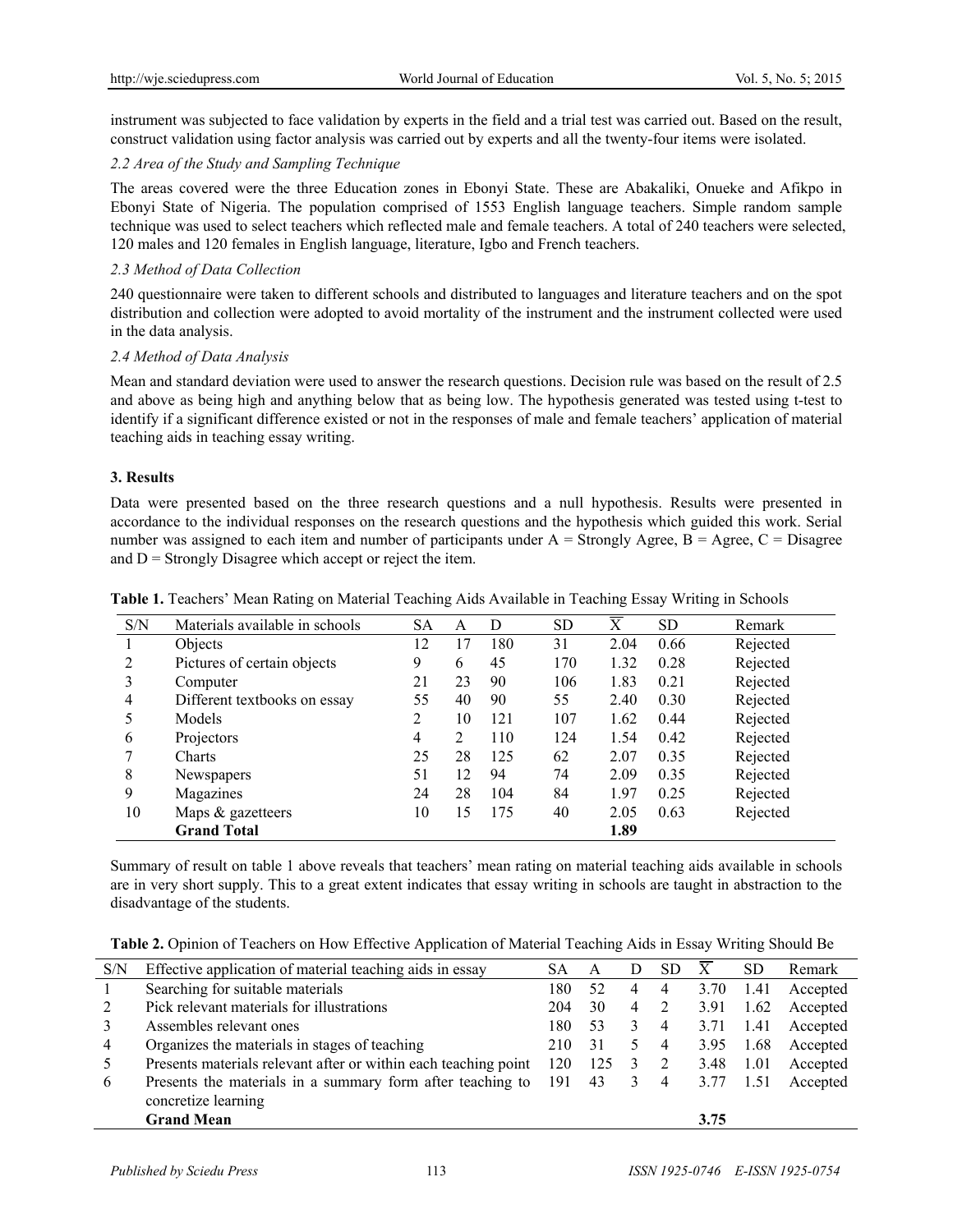Results on Table 2 shows that effective application of material teaching aids in essay writing should reflect the above and essay writing would be very easy to understand if teachers take time to organize and make effective application of teaching aids.

| S/N          | application of<br>material<br>Teachers'<br>poor                           | SA  | A   | D  | <b>SD</b> | X    | <b>SD</b> | Remark   |
|--------------|---------------------------------------------------------------------------|-----|-----|----|-----------|------|-----------|----------|
|              | teaching aids in essay writing                                            |     |     |    |           |      |           |          |
| $\mathbf{1}$ | Teachers do not search for suitable materials                             | 80  | 55  | 55 | 50        | 2.61 | 0.61      | Accepted |
| 2            | Present lesson in abstraction                                             | 88  | 76  | 46 | 30        | 2.93 | 0.60      | Accepted |
| 3            | Do not select relevant materials                                          | 45  | 99  | 60 | 36        | 2.64 | 0.46      | Accepted |
| 4            | Do not organize relevant material aids for<br>teaching essay              | 50  | 87  | 59 | 39        | 2.57 | 0.41      | Accepted |
| 5            | not use materials aids for<br>Teachers do<br>instruction in essay writing | 126 | 90  | 14 | 10        | 3.39 | 0.97      | Accepted |
| 6            | Do not organize materials in stages for<br>teaching                       | 98  | 101 | 26 | 15        | 3.17 | 0.77      | Accepted |
| 7            | Do not present materials in bits during each 115<br>teaching points       |     | 91  | 21 | 13        | 3.29 | 0.88      | Accepted |
| 8            | writing<br>Do not summarize essay<br>using<br>materials for consolidation | 98  | 97  | 20 | 25        | 3.11 | 0.76      | Accepted |
|              | <b>Grand Mean</b>                                                         |     |     |    |           | 2.96 |           |          |

**Table 3.** How do Teachers Apply Effective Material Teaching Aids in Essay Writing in Schools

Data on Table 3 indicates that teachers poorly apply material teaching aids and this makes students to perform very poorly in essay writing in secondary schools. The grand mean of 2.96 accepted the fact that teachers most often do not using material teaching aids in teaching essay writing.

| S/N            |                                              | Sex of   |     |      |      |           | t-cal | t-critical            |        |
|----------------|----------------------------------------------|----------|-----|------|------|-----------|-------|-----------------------|--------|
|                |                                              | teachers | N   | Df   | X    | <b>SD</b> | value | value $(0.05)$ Remark |        |
| $\mathbf{1}$   | Searching for suitable materials for         | male     | 120 | 118  | 2.27 | 1.19      | 0.632 | 0.561                 | Reject |
|                | teaching essay                               | female   | 120 | 118  | 2.36 | 1.09      | 0.621 |                       |        |
| 2              | Present material in abstraction while        | male     | 120 | 118  | 3.08 | 0.89      | 0.621 | 0.535                 | Reject |
|                | teaching essay                               | female   | 120 | 118  | 2.77 | 1.13      | 2.410 |                       |        |
| 3              | Select relevant materials for teaching essay | male     | 120 | 118  | 2.79 | 0.82      | 2.410 | 0.077                 | Reject |
|                | writing                                      | female   | 120 | 118  | 2.48 | 1.05      | 2.532 |                       |        |
|                |                                              | male     | 120 | 118  | 2.73 | 0.91      | 2.532 | 0.120                 | Reject |
| $\overline{4}$ | Do not select relevant materials             | female   | 120 | 118  | 2.46 | 1.10      | 2.116 |                       |        |
| 5              | Do not use material aids in teaching essay   | male     | 120 | -118 | 3.61 | 0.49      | 2.116 | 0.135                 | Reject |
|                | writing                                      | female   | 120 | 118  | 3.16 | 0.94      | 4.670 |                       |        |
| 6              | Do not present materials aids bit by bit     | male     | 120 | 118  | 3.51 | 0.54      | 4.670 | 1.020                 | Reject |
|                | while teaching essay                         | female   | 120 | 118  | 3.06 | 1.02      | 4.297 |                       |        |
| 7              | Do not summarize essay writing using         | male     | 120 | 118  | 3.34 | .66       | 4.297 | 0.410                 | Reject |
|                | material aids                                | female   | 120 | 118  | 2.89 | 1.13      | 3.778 |                       |        |
| 8              | Do not organize materials for teaching       | male     | 120 | 118  | 3.38 | 0.61      | 3.778 | 1.071                 | Reject |
|                | essay                                        | female   | 120 | 118  | 2.98 | 1.02      | 3.698 |                       |        |

**Table 4.** T-Test Statistic on Male And Female Teachers' Application of Material Teaching Aids in Essay Writing

Data on Table 4 show that t-cal values in all the items show no significant difference in male and female application of material teaching aids in essay writing. In other words, both male and female teachers show the same attitude of not applying material teaching aids in essay writing.

# *3.1 Findings*

The findings of the study were based on the three research questions and a null hypothesis that guided this work. The findings of the study were as follow:

1. Most material teaching aids are not available in most schools.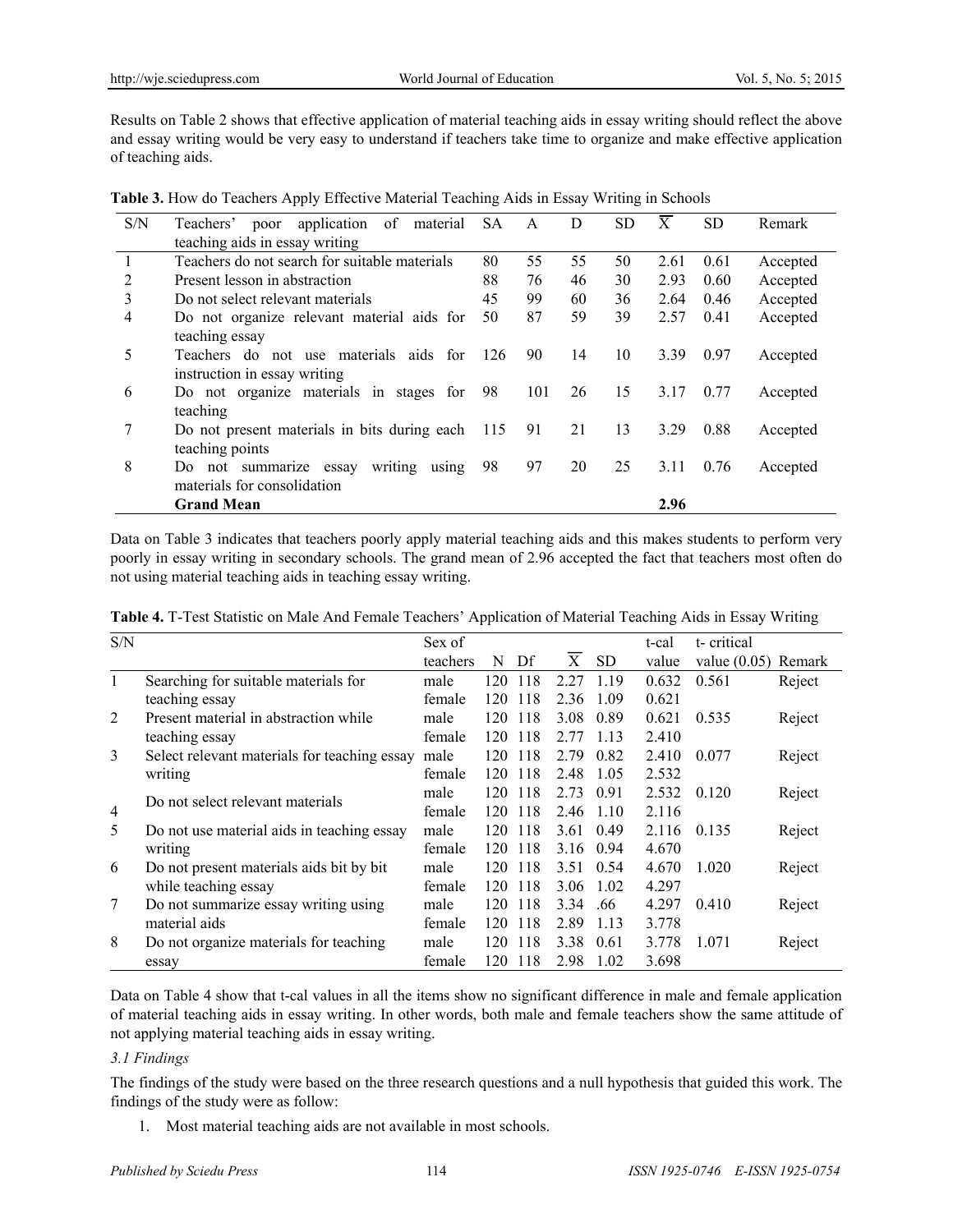- 2. Essay writing requires effective application of material teaching aids.
- 3. Most teachers do not apply material teaching aids in teaching essay writing.
- 4. Male and female teachers treat application of material teaching aids in essay writing in the same manner.

# *3.2 Discussion*

Table 1 reveals that material teaching aids are not available in most secondary schools. Material resources such as pictures, different objects, computer, different textbooks and models have means of 2.04, 1.32, 1.83, 2.40 and 1.62 respectively. Other material teaching aids have mean as: projectors 1.54, charts 2.07, Newspapers 2.09. The findings of the above learnt support to Offorma (2009) who noted that most of the instructional materials are not available in schools and that most available textbooks in the libraries are obsolete.

Table 2 reveals what how effective application of material teaching aids especially in essay writing should be, searching for suitable facts has mean of 3.70, pick relevant materials for illustration 3.91, assemble relevant materials 3.7, organizes the materials in stages of teaching 3.95, presents relevant materials after or within each teaching point 3.48 and presents the material aids in a summary that concretizes learning 3.77. This is in line with Obah (2006) who stated that essay writing requires planning which involves selecting a topic, forming a point of view, searching for facts, analyzing and arranging the fact. The scholar further stated that when one has a point of view fixed in his mind, he may search for supporting facts from two sources – private source of one's direct experiences and the public source of books, magazines articles and report, oral or written. This support needs to come from the teacher.

Table 3 reveals how teachers apply material teaching aids in teaching essay writing in schools. Searching for suitable materials has mean of 3.1, present lesson in abstraction 2.93, do not select relevant materials 2.64, do not organize material aids for instruction 2.57, do not organize materials in stages 3.17, do not present materials in bits during teaching points 3.29 and do not summarize essay writing using materials for consolidation 3.11. This findings is in line with Ugwu in Okonkwo (2014) who states that teachers scarcely teach with material teaching aids and essay writing is not an exception due to various factors such as unavailability of teaching materials. The scholars were also of the view that a well trained teacher should be able to design and produce materials that will meet the characteristics of the learners and should be relevant to the objective.

Table 4 reveals no significant difference in the male and female application of material teaching aids in essay writing. This shows that teachers both male and female teachers' application of material teaching aids are very poor. Most of them do not search for suitable facts, they present lessons in essay writing in abstraction, they do not select and organize relevant material teaching aids for teaching essay and they do not present materials in stages using material teaching aids.

Availability and effective application of material teaching aids – model essays, pictures, charts, maps and others in step by step teaching of essay especially in secondary schools would no doubt widen students' descriptive and intellectual abilities. It is hoped that effective material teaching aids could improve students' performance in essay writing which could be transferred to other fields of studies since essay writing is a skill in language and language is the medium through which other subjects are thought to students.

# **4. Conclusion**

Essay writing is an important skill in the study of the English language. Good performance in essay writing indicates good performance in the English language. Teaching and learning of essay writing in secondary schools most often are badly taught as most teachers do not conceive it as being crucial to use material teaching aids in teaching students. They teach it in abstraction and half hazard manner which most often do not make sense to students. This may be as a result of unavailability of adequate and relevant instructional materials experienced in schools and the teachers themselves are not ready to make improvised ones. It is surprising to note that although essay writings are allocated greater part of the marks amidst other skills in English, yet, they are poorly taught or their teaching are completely avoided by most teachers. Effective application of sound instructional materials to the teaching of essay writing coupled with devotion in teaching can make abysmal performance of students in essay writing and English language become things of the past.

# **5. Recommendations**

1. Careful plan of material teaching aids is no doubt very crucial to students' improvement in essay writing. This is because material teaching aids reinforces students understanding. Teachers should therefore plan, select and organize materials for teaching essay lessons.